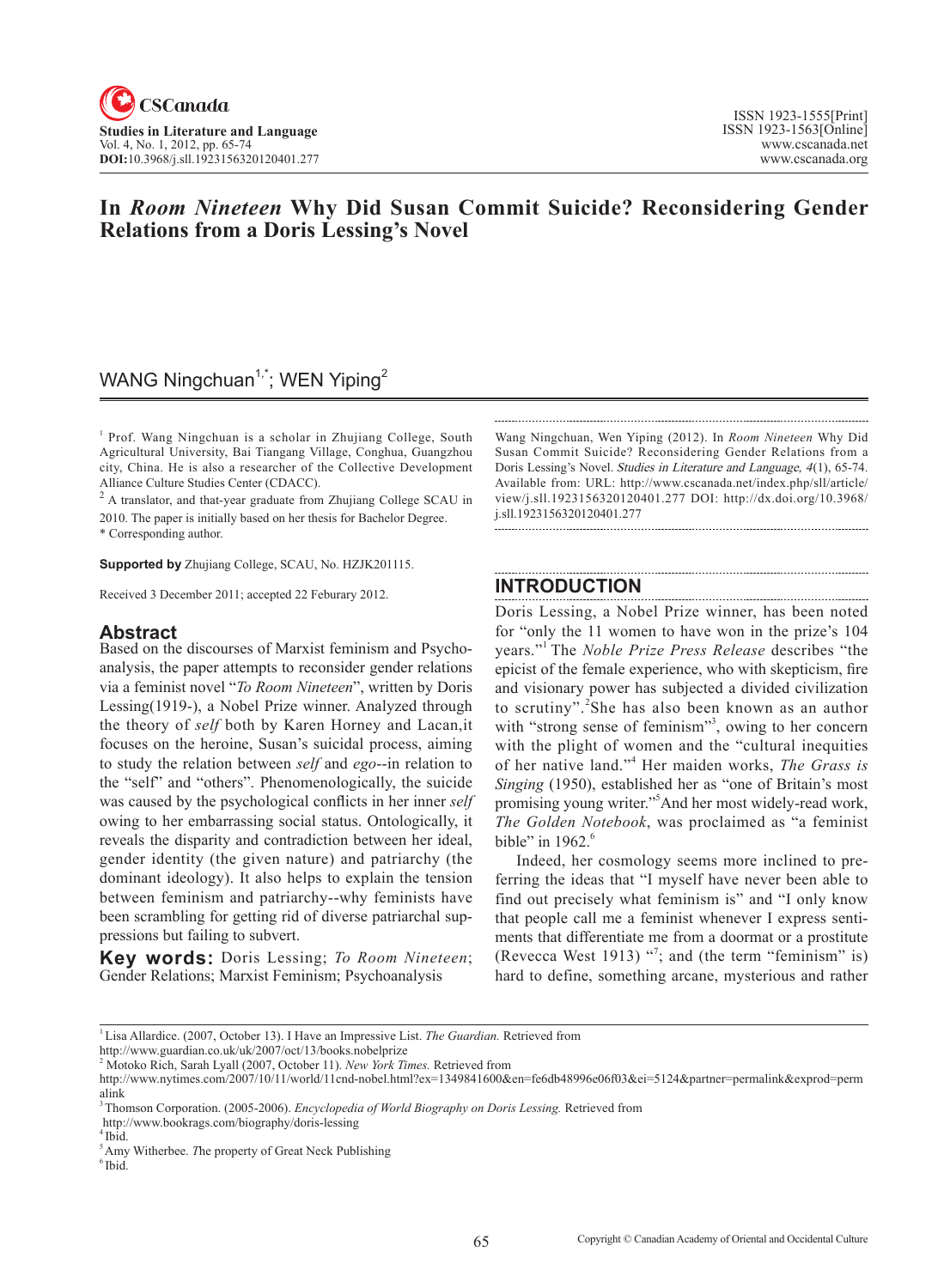forbidding "as a derogatory designation for the partisans of sexual equality."<sup>8</sup> That is, she doesn't regard herself as a feminist, and the term "feminism" in her view is no more than a confusing derogatory word as well.

However, the paper doesn't discuss whether or not she is a feminist, but her gyno-centric perspective, reflecting female inner struggle over sexism and patriarchy. In Lessing's works, she always depicts the heroines' internal struggles on the journey to their self-actualization. However, some could fulfill it, others failed. As for the heroine in the novel "*To Room Nineteen*", Susan failed her self-actualization and finally committed suicide. Phenomenologically, from Marxist feminism, the suicide was caused by the psychological conflicts in her inner *self* because she was ensnared in and could not emancipate herself from an embarrassing social status. Nevertheless, from psychoanalysis, *self* by Horney and Lacan to study the relation between *self* and *ego*--in relation to the "self" and "others",the suicidal process could reveal the disparity and contradiction between her ideal, gender identity (the given nature) and patriarchy (the dominant ideology). Ontologically, it also helps to explain the tension between feminism and patriarchy--why feminists have been scrambling for getting ride of diverse patriarchal suppressions but failing to subvert.

# **1. BEING TIGHT ON PURSE: WHY SUSAN BECAME A POOR HOUSEWIFE**

#### **1.1 Marxist Feminist Approach to the Fate of the Heroine**

"Socialist/Marxist feminism is a powerful strand of the second wave during the late 1960s and 1970s, in Britain particular. It sought to extend Marxism's analysis of class into a women's history of their material and economic oppression."<sup>9</sup> And the theory also probed into "how the family and women's domestic labor are constructed by and reproduce the sexual division of labour."<sup>10</sup>The primary task of Marxist feminism's was to "open up the complex relations between gender and the economy."<sup>11</sup>As Heidi Hartmann writes in his *The Unhappy Marriage of Marxism and Feminism*: *Towards a More Progressive Union*:

The "woman question" has never been the "feminist question."

The feminist question is directed at the causes of sexual inequality between women and men, of male dominance over women. Most Marxist analyses of women's position take as their question the relationship of women to the economic system, rather than that of women to men, apparently assuming the latter will be explained in their discussion of the former.<sup>12</sup>

According to Hartmann, Marxist analysis of the woman question has taken three main forms, which could be divided as follows: First, the early Marxists, including Marx, Engels, Kautsky, and Lenin, saw capitalism drawing all women into the wage labor force. Second, the contemporary Marxists have incorporated women into an analysis of "everyday life" in capitalism. And third, Marxist-feminists have focused on housework and its relation to capital.<sup>13</sup>Marxist feminism states that private property, which gives rise to economic inequality, dependence, political confusion and ultimately unhealthy social relations between men and women. And it is also the root of oppression of women. The way it looks at the family is negative. In *The Origin of the Family, Private Property and the State*(1884), Engels said that:

to emancipate woman and make her the equal of the man is and remains an impossibility so long as the woman is shut out from social productive labor and restricted to private domestic labor. The emancipation of woman will only be possible when woman can take part in production on a large, social scale, and domestic work no longer claims anything but an insignificant amount of her time. And only now it has that become possible through modern large-scale industry, which does not merely permit the employment of female labor over a wide range, but positively demands it, while it also tends toward ending private domestic labor by changing it more and more into a public industry.<sup>14</sup>

### **1.2 Economic Impact on Susan's Suicide**

The novel *To Room Nineteen* begins its story like this, "This is a story, I suppose, about a failure in intelligence: the Rawlingses' marriage was grounded in intelligence".<sup>15</sup>When they get married in their late twenties, all of their friends feel that they are *well matched*. Matthew is a subeditor on a large London newspaper, and Susan works in an advertising firm. Before they've married, they both possess a pleasant flat of their own. So they decide to buy a new flat in South Kensington. Two years later, Susan is pregnant. However, they feel it is "a kind of submission to personality on the

<sup>7</sup> Margaret Walters. (2005). *Feminism: A Very Short Introduction*. New York: Oxford University Press. <sup>8</sup> Danielle Haase Dubosc. (2003). *French* 

*feminism: an Indian Anthology.* New Delhi: Sage Publications Inc.<br><sup>9</sup> Raman Selden, Peter Widdowson. (1993). *A Reader's Guide to Contemporary Literary Theory.* University Press of Kentucky. pp.217<br><sup>10</sup> Ibid.,Raman Selden

*<sup>,</sup>patriarchy and practice, Politics and Education* series, Volume 2 of *Education and the State*, Open University set book, ed. by Roger Dale(Taylor and Francis publisher,1981) pp.191

<sup>13</sup> bid., Heidi Hartmann,pp.192

<sup>&</sup>lt;sup>14</sup> Friedrich Engels, Eleanor Burke Leacock. (1972). *The origin of the family, private property, and the state, in the light of the researches of Lewis H. Morgan ,New world Paperbacks, Volume 359*, ed.by Eleanor Burke Leacock (International Publishers Co). pp.221.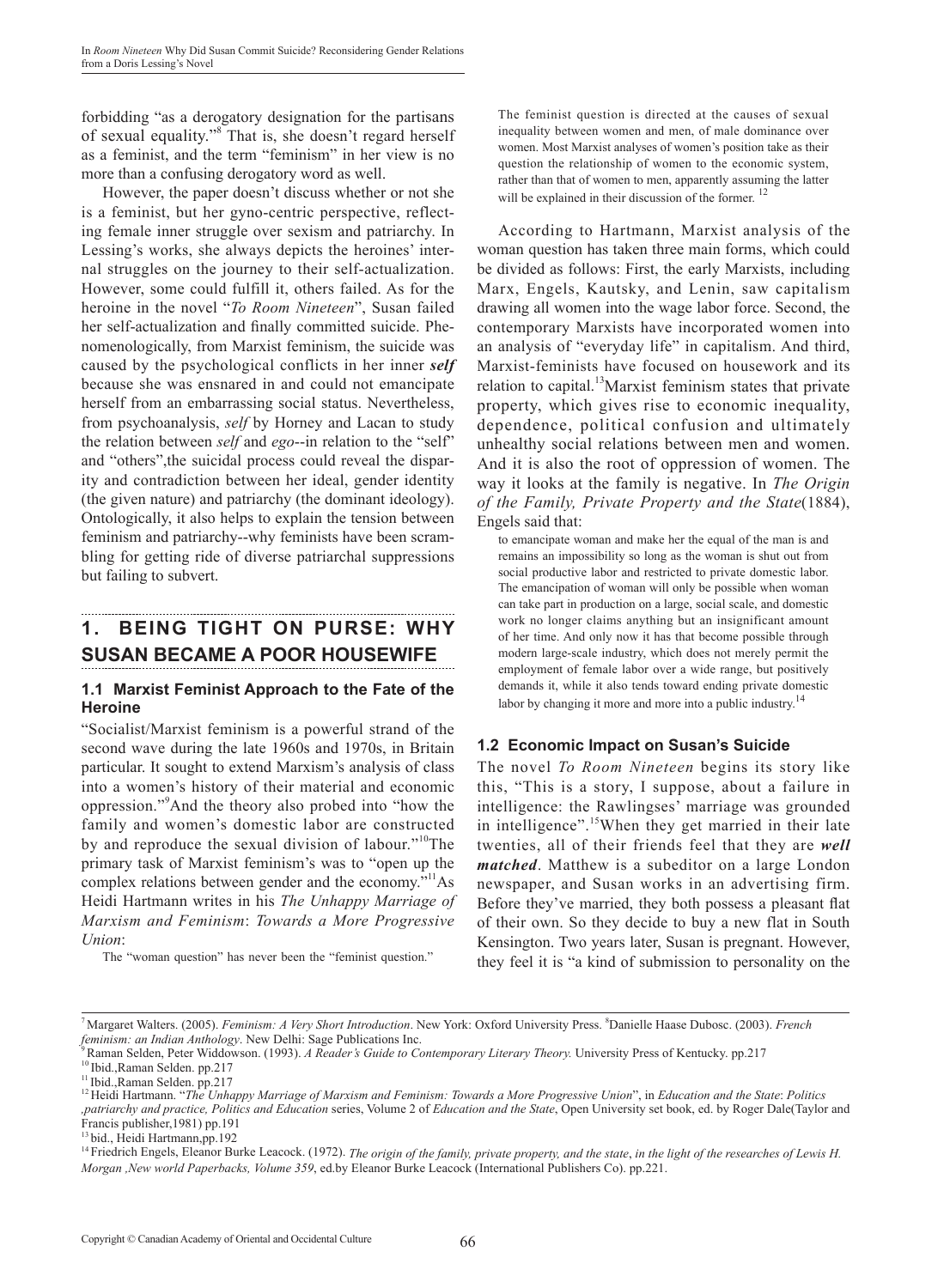part of the one whose flat it is not."<sup>16</sup> Thus, she gives up her job, and lives in Richmond. Just as the author reveals that "it was typical of this couple that they had a son first, then a daughter, then twins, son and daughter."

From then on, Susan voluntarily shut herself out from public sphere and was restricted to private sphere, which was the root cause of sexual inequality between man and woman. According to Marxist feminism, the tragedy began with her renouncement of material or economic independence. Marriage for her became a turning point from equality to subordination. The first fault that Susan made after marriage was her voluntary dispossession of her private property, the flat. And then she renounced her job for being expectant. The both symbolized her unintelligent relinquish of material or economic independence, withdrawing her into an inferior or subordinate social position. Nominally, it is due to Susan's reconciliation toward marriage. Ontologically, the reconciliation was surrender to her gender identity that it was natural for a marital woman not being individual. Indeed, the unequal social practice was also deep-rooted in her unconsciousness, of which she wasn't aware. Therefore, at that time, she couldn't be aware of the fact that it was more prone to ensnare her in a perilous state for future's material and economic reliance on her husband. The more reliant she was, the more inferior to her husband, who could be regarded as a symbol of patriarchy. Rather than those tragic female characters who were passive recipients in economic oppression, she did it voluntarily, rendering her independence to male dominance unconsciously, which became the first step inevitably leading to her economic embarrassment after marriage.

And next, what happened? For the next several years, Susan just has been staying at home, taking care of her children without having any jobs. "And Susan 's practical intelligence for the sake of Matthew, the children, the house and the garden—which unit would have collapsed in week without her."<sup>18</sup>

Though Susan played a cohesive role in uniting the nucleus family, yet she was deeply involved in the housework, bored. It was the only "*job*" depriving of her economic independence, contributive to the dominance of male over female in the family. The labor division constructed by the gender role reflecting the unequal social practice, which led to Susan's inevitable economic reliance on her husband, even if she was unwilling to accept that at heart. The economic embarrassment, on one hand, resonated with Marxist feminist cosmology that economic impact would cause the social inequity; on the other, later became one of significant motives leading to her suicide. It was the Marxist's root cause of sexual discrimination. The description of Susan's housewife's status echoes the Marxist's incorporation of woman into an analysis of "everyday life" in capitalism and Engel's assertion that domestic labor shut women out of the possibility being equal of men because as to women, it seemed impossible that domestic work no longer claimed anything but an insignificant amount in their life time.

Even worse, they both were tired of their jobs. As to Matthew, not only was he unconscious of his wife's sacrifice, but also unsatisfactory with his job, which to him seemed totally ridiculous. "It was an interesting job, but scarcely a reason for living. Matthew took pride in doing it well; but he could hardly be expected to be proud of the newspaper: the newspaper he read, his newspaper, was not the one he worked for."<sup>19</sup>Before marriage, he is much more than a "subeditor," being one of the essential background people who can inspire and make possible the people in the limelight. However, quite on the contrary, as for Susan before marriage, "she had a talent for commercial drawing. She was humorous about the Advertisements she was responsible for, but she did not feel strongly about them one way or the other."<sup>20</sup>

Indeed, the both were all entrapped in a state that work for the work's sake, the goal of which was not for interest but for supporting the family. Their sense of belonging and fulfillment in work was dislocated, and even lost because their jobs seemed more of a boring drudgery than a duty which had to be performed, much less of enjoyment.

Matthew's dissatisfaction toward his job partly originated from an innate pride of male's gender role in social labor division, as Nancy C. Morse and Robert S. Weiss mentions in their article *The function and meaning of work and the job*, that working should be more than a means for economic support.

And the finding result of a their national sample study on the meaning of working are:(1)that working is more than a means to an end for the vast majority of employed man;(2)that a man does not have to be at the age of retirement or be immediately threatened by unemployment to be able to imagine what not working would mean to him; and (3)that working serves other functions than an economic one for men in both middle class and working class occupations, but that the non-monetary functions served by working are somewhat different in these two broad classifications of occupations. $21$ 

<sup>&</sup>lt;sup>15</sup> Doris Lessing, *To Room Nineteen, Women and Fiction*, ed. by Susan Cahill (Signet Classic,2002) pp.251<sup>16</sup> Ibid., pp.252<sup>17</sup> Ibid., pp.252

<sup>18</sup> Ibid., pp.253<br><sup>19</sup> Ibid., pp.253<br><sup>20</sup> Ibid., pp.252<br><sup>21</sup> Nancy C. Morse and Robert S. Weiss. (1955). *The Function and Meaning of Work and the Job*, American Sociological Association.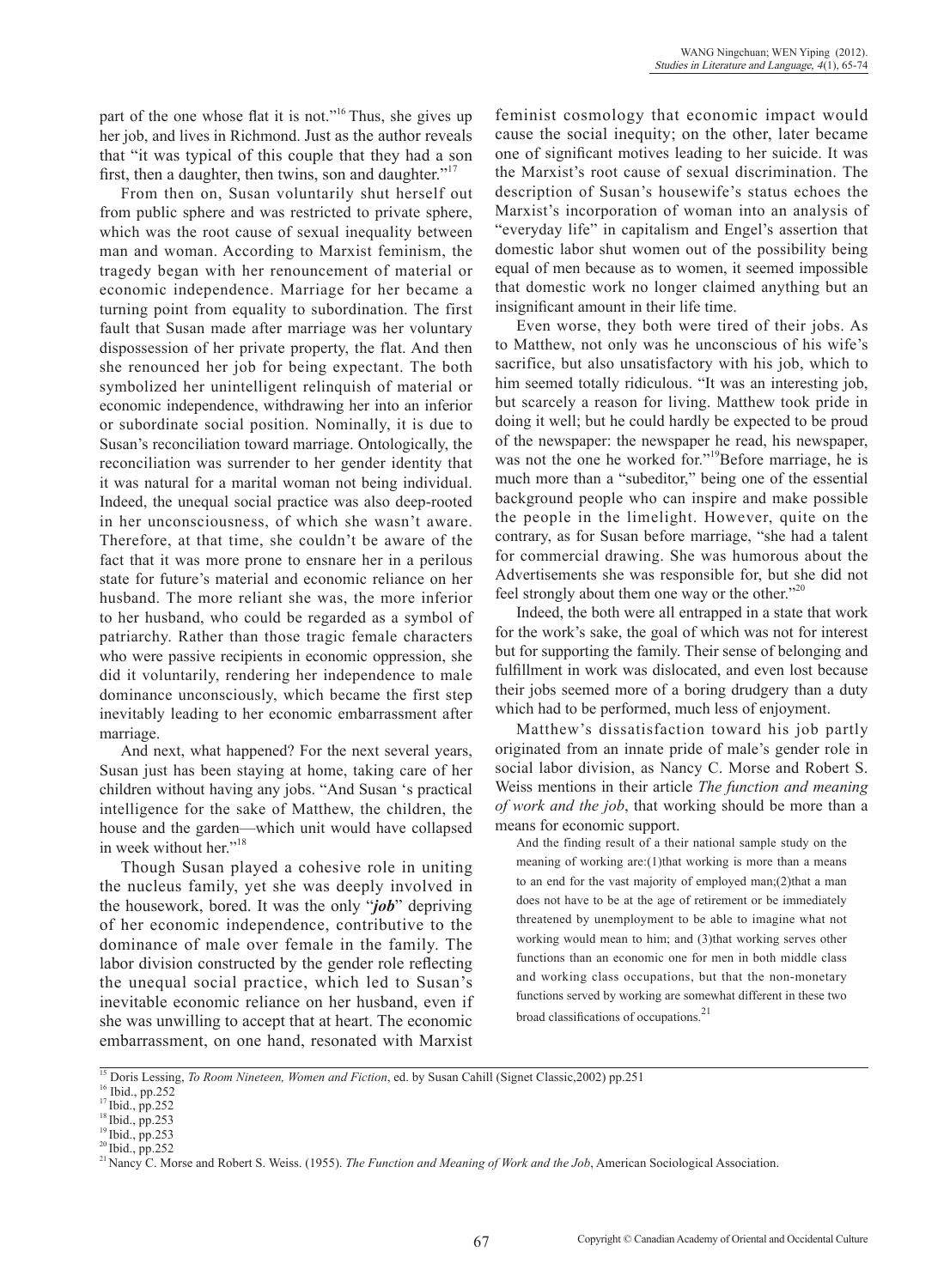Obviously, the significance and joy of job were totally lost for Matthew since he worked only for his family, without any satisfactoriness in his work. As Miriam Erez points out in the book of *Values and work: A Special Issue of the Journal Applied Psychology* that the meaning of work as an arena in which valued goals are pursued, expressed, and attained. Harding, Phillips, and Fogarty $(1986)$  identified three main dimensions of work values or goals: personal development, pleasant climate, nd security and material rewards.<sup>22</sup>

For Matthew, there is no personal development, no pleasant climate and so on. All he did was for the sake of his wife, his children, his house and his garden. He was the pillar of the earth in this family. Though he was considerate enough, yet the communion between the couple seemed just becoming the bland routines at the bedtime, as was described in the novel:

Matthew was a full-time husband, a full-time father, and at nights, in the big married bed in the big married bedroom (which had an attractive view of the river) they lay beside each other talking and he told her about his day, and what he had done, and whom he had met; and she told him about her day (not as interesting, but that was not her fault)." $^{23}$ 

 The last sentence reflected that domestic labor suppressed Susan's happiness and individuality. She was benumbed by, as well as enough of it and her enthusiasm to be a full-time housewife was gradually dampened because she had come to realize that it was a fault to renounce her independence, but indeed, that was not her fault. That is, Susan's dissatisfaction was mostly due to the dull life of being a full-time housewife, which was quite different from those colorful and inspirational days in office. Therefore, at times Susan would be in the dilemma--whether or not going back to work. At least, there was an excuse for her psychological struggle that her old colleagues missed her humor.

Children needed their mother to a certain age, that both parents knew and agreed on; and when these four healthy wisely brought-up children were of the right age, Susan would work again, because she knew, and so did he, what happened to women of fifty at the height of their energy and ability, with grown-up children were no longer needed their full devotion.<sup>24</sup>

Since children need both of their parents' full devotion, why should women be the one who stays at home to take care? Susan's psychic was tortured by her housework but she found the unit would have collapsed in a week without her, which trammeled her tightly in the family. When they were both fortyish, the elder children, were ten and eight, at school. The twins, six, were still at home. Again, she was dreaming that she would turn herself back into being a woman with a life of her own in another decade. She dreamed every time after children went to school. Did Susan's dream really relieve her from the bondage of her family?

The answer seemed "no". The next day Susan took them, dropped them, came back, and found "her herself reluctant to enter her big and beautiful home because it was as if something was waiting for her there that she did not wish to confront."25

What was wrong with her? The explanation could be found in Jahoda, who launched another five latent functions of work in 1981: "to structure time, provide shared experiences and social contact, promote social goals, grant status and identity, and provide regular activities. People may or may not be aware of the importance of these latent functions in their own work".<sup>26</sup>

After a decade of being a housewife, Susan felt confused and suppressed because she could hardly found her own social status in society. That is, the social identity she had been aspiring was lost. For more than a decade, she had been fully occupied by a great number of domestic trivialities, even with no time or chance to gain access to outside, much less of fulfilling the above latent functions.

Margaret Walters wrote in *Feminism,* in the 1870s, that a group of socialist students and workers, who called themselves the Tchaikowsky circle, included many women, arguing that it was only when capitalist exploitation was at an end that women would escape the "double oppression" of housework and factory work."<sup>27</sup> " For Engels then, women's participation in the labor force was the key to their emancipation. Capitalism would abolish sex differences and treat all workers equally. Women would become economically independent of men and would participate on equal footing with men in bringing about the proletarian revolution...Marxists were aware of the hardships women's labor participation meant for women and families, which resulted in women having two jobs, housework and wage work."<sup>28</sup>

What else, many Marxist feminist also believed that the oppression of woman in the history and at the present days was the direct result of the private ownership. So only when the private ownership withered away could

<sup>&</sup>lt;sup>22</sup> Miriam Erez, Robert A.Roe, Peter Ester. (1999). *Values and Work: A Special Issue of the Journal Applied Psychology, Applied Psychology: an* International Review, Volume 48, I. (Taylor and Francis) pp.61<br>
<sup>23</sup> op.cit, Doris Lessing, pp.254<br>
<sup>24</sup> op.cit, Doris Lessing, pp.254<br>
<sup>25</sup> op.cit, Doris Lessing, pp.259<br>
<sup>26</sup> op.cit, Miriam Erez, Robert A.Roe and Peter E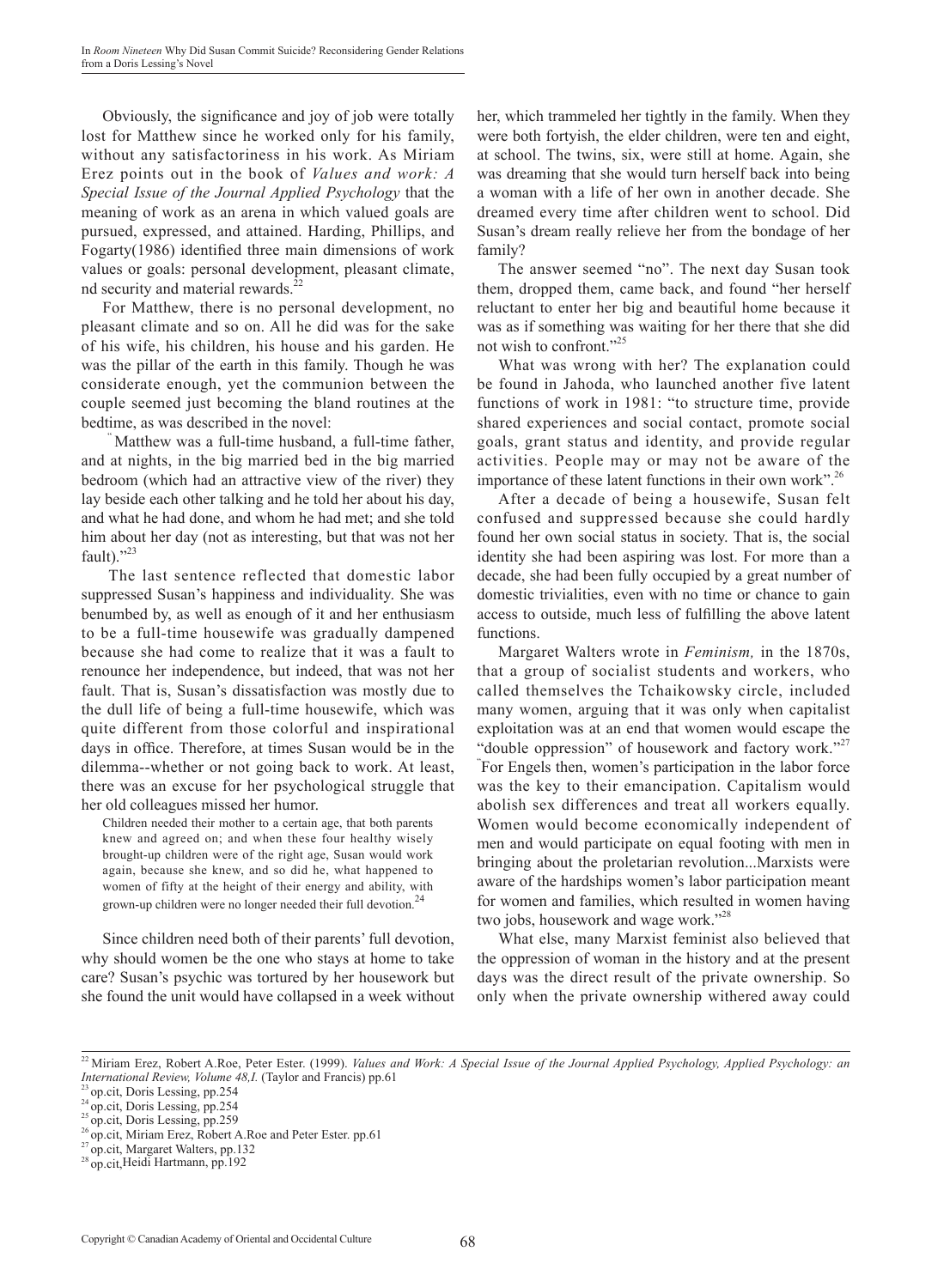there be an end to the oppression of woman. Another other issue that concerned feminists was the unpaid domestic labor did by women and many thought that such kind of unpaid domestic labor was the outcome of the patriarchal system and the production mode of capitalism, which would give the right for man to overtake women through gender division of labour.<sup>29</sup> In the year of 1972, Mariarosa Dalla Costa and Selma James argued that women's unpaid domestic labor was crucial to capitalism since it created surplus value. As unpaid worker at home, women were exploited by capitalism and thus they had to shoulder all of the domestic labor, to take care of their family and children. So they believed that to pay for women's domestic labor was the way to solve this problem.

As for Susan, it was not only a matter of money, but of emotion, whose nature for delights and adventures was imprisoned in the domestic labor. It is tragic for her that the practical intelligence was all for the sake of Matthew, the children, the house and the garden, which unit will have collapsed in a week without her. "She felt that in the nature things that the adventures and delights could no longer be hers, because of the four children and the big house that needed so much attention."<sup>30</sup>

Soon the twins would go to school, and they would be away from home from nine until four. These hours in Susan's eye, would be the preparation of her own slow emancipation away from the role of hub-of-the-family into woman-with-her-own-life. She was already planning for the hours of freedom when all the children would be 'off her hands', for the moment when the youngest child had gone off to school." They will be off your hands, darling Susan, and you will have time to yourself.' So said Matthew the intelligent husband who had often enough commended and consoled Susan, standing by her in spirit during the years when her soul was not her own, as she said, but her children's."<sup>31</sup>

The moderate console what her husband supplied seemed rather considerate, but indeed she was fed on fancies. Meanwhile it also revealed that he had known the Susan's mindset. However, his comfort for Susan was not relief but a confirmation for spiritual confinement. It was also a confirmation for gender role in social labor division, originating from the long-term male dominance, deepseated in the nadir of Mathew's mind. It echoes Zaretsky's argument "why did it happen that women work there, and men in the labor force? Surely this can not be explained without reference to patriarchy, the systemic dominance

of men over women."32

And Heidi Hartmann also asserts that the problem in family, labor market, economy, and society is not simply a division of labor between men and women, but a division that places men in a superior, and women in a subordinate position.33Even when Susan feel exhausted towards her housework and go to Wash to relax herself, she "prowled over the telephone wire holding her to her duty like a leash. The next time she must telephone, or wait to be telephoned, nailed her to her cross. The mountains themselves seemed trammeled by her unfreedom.'34When her husband asks her:" Are you thinking of going back to work?" "No," she says, "No, not really." She made herself sound vague rather stupid.<sup>35</sup>

Indeed, the well-matched marriage was not as happy as in the outsiders' eye. Susan's could not receive any relief from her husband. Rather the ambiguous comfort intensified her psychic plight. The husband pretended to be her soul mate, politely console disguising his naturalized prejudice over his wife at heart. It was socially based on the sexist labor division, ingrained in her husband's mind. And it was the Susan's unintelligent renouncement of her independence resulting in the subordinated economic embarrassment, the failure in communication with her husband and descending into the psychic abyss. That is, her unintelligence in economic ownership together with long-held social prejudice finally turned her into a poor housewife in psychological plight.

## **2. WHY DID THE DEPRESSED SUSAN SUICIDE: A PSYCHOANALYTICAL APPROACH**

Feminism, where women bravely come to stand for any radical force, intends to subvert the concepts, assumptions, and structures of patriarchal discourse, while "Psychoanalysis, both as a theory of individual development and as clinical practice, has frequently been used as part of women's oppression, reinforcing society's definition of them as wives and mothers, and reducing their aspirations to be fully human to individual neuroses."36Nevertheless, some feminists, such as Jacqueline Rose, Mary Jacobus, and Kaja Silverman, through brilliant re-articulation of psychoanalysis, attempt to explore the complications of the predicament of

<sup>&</sup>lt;sup>29</sup>Alison Jaggar. (1993). Political Philosophies of Women's Liberation, in the Philosophy: Contemporary Perspectives on Perennial Issues, ed.by E.D. Klemke, A. David Kline, Robert Hollinger. St.Martin's Press. pp.574-562

<sup>30</sup>op.cit, Doris Lessing, pp.257

 $^{31}$ op.cit, Doris Lessing, pp.258<br> $^{32}$ op.cit, Heidi Hartmann, pp.193-194

<sup>&</sup>lt;sup>33</sup>op.cit, Heidi Hartmann, pp.194<br><sup>34</sup>op.cit, Doris Lessing, pp.273

<sup>&</sup>lt;sup>5</sup>op.cit, Doris Lessing, pp.273

<sup>36</sup>Joanna Ryan. (1974). *Book Reviews: Psychoanalysis and Feminism,* by Juliet Mitchell. Allen Lane. pp456+xxiii.Penguin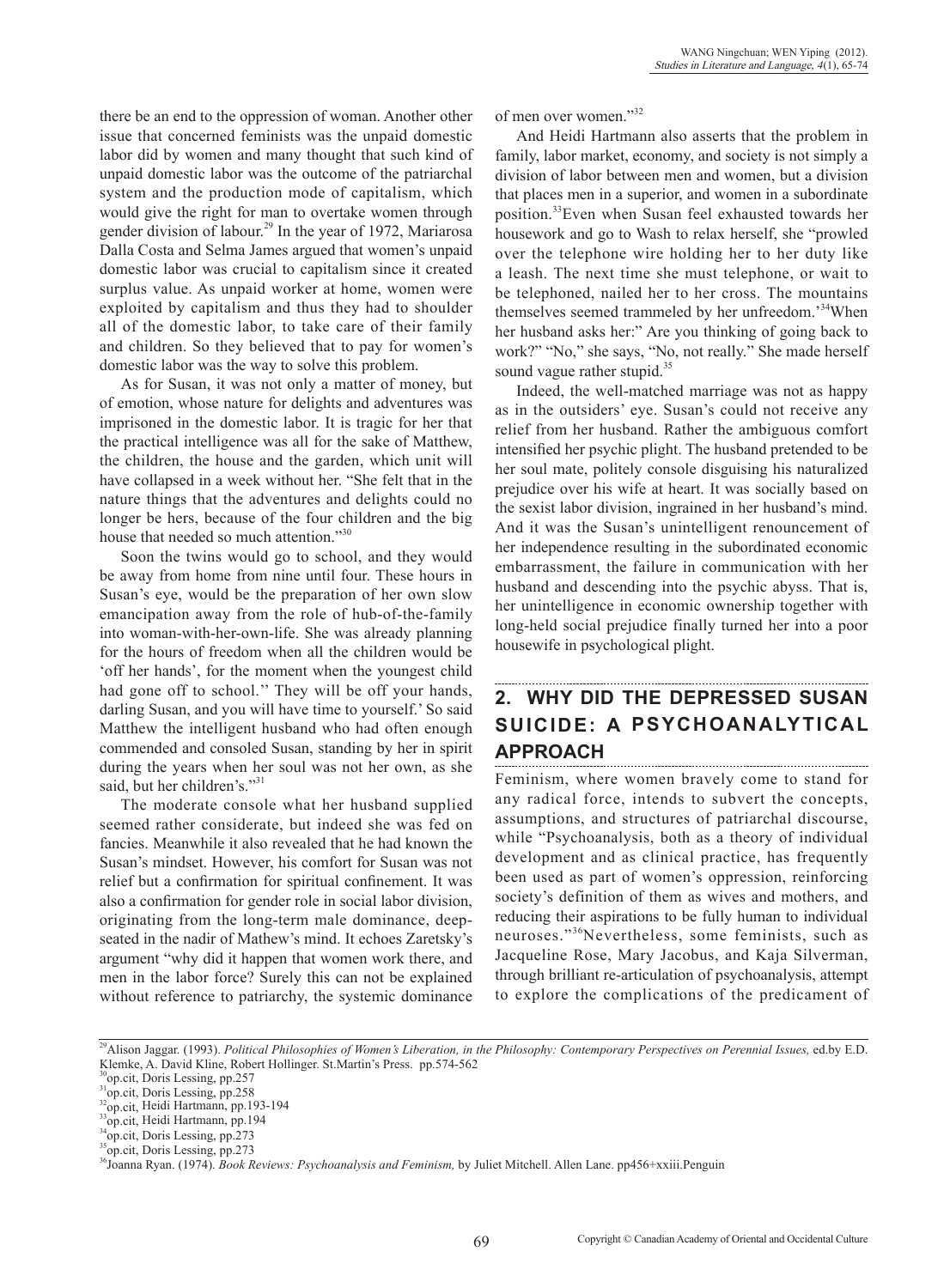women. That is, they use part of psychoanalytic theory in its analyses of how and why women are the subordinate sex, and employ psychoanalytic practice as part of its struggles against current oppressions. Meanwhile, they also assert that:

Psychoanalytic theory had an impact on literary studies both as a mode of interpretation and as a theory about language, identity, and the subject. On the one hand, along with Marxism it is the most powerful modern hermeneutic: an authoritative meta-language or technical vocabulary that can be applied to literary works, as to other situations, to understand what is 'really' going on. 37

Therefore, the paper would also explore Susan's suicide via the psychoanalytical perspective, Karen Horney and Lacan's psychoanalytic theory of personality. And first, according to Karen Horney, Personality is composed of three elements. These three elements of personality--known as the *actual self*, the *real self* and the *idealized self,* which are distinguished from what Freud points out: id, ego and superego. The real self is the inner strength of individual growth and development which is possessed by all human being. And the real self, "she also calls a 'possible self' and the idealized self that she calls an 'impossible self'. The real self is difficult to actualize because it is a sensitive plant that needs more nurturing than most of us receive and we can easily lose touch with it, but the idealized self can never be actualized because it transcends human possibilities and is full of contradictions. "38

And then, "the failure in Self-idealization could give rise to yet a third self, the '*despised self*,' which is what we feel ourselves to be when we fail to live up to the unrealistic demands we make upon ourselves, which Horney calls our 'should'. Horney also posits an 'actual self,' which is who we really are at any given time. The actual self is a mixture of the strengths and weakness, defensive strategies and strivings for health that have been produced by the interaction between our given nature and our environment. When there has a good fit, there will be little disparity between our given nature and our environment, and we will have a clear sense of who we are. When the fit has been poor, the disparity will be great, and we will be confused about our identity."39

In the novel, the *real self* of Susan was a woman "who fed on hundred books (psychological, anthropological, sociological)"<sup>40</sup>, and her colleagues miss her qualities of humor, balance and sense. That is, she would not regard herself as the chattel of her husband and the family. She

would not accept the subordinate position and take her fate lying down as merely being a housewife. Indeed, she was capable of seeking after her idealized self, though it was an impossible one to be realized. However, unfortunately, Susan's submission to marriage led to her entrapment at home for years, oppressed by the trivial stuff of her family. It meant that her actual self (much depending on her given nature and social environment) could not help her actualize the real self. On the contrary, even if the real self were a possible self, it could not be actualized because she now was restricted both by her "given nature" as well as her "environment", as Lessing described "She was possessed with resentment that the seven hours of freedom in every day (during weekdays in the school term) were not free, that never not for one second, ever, was she free from the pressure of time, from having to remember this or that. She could never forget herself; never really let her herself go into forgetfulness."<sup>41</sup>

Now, for Susan, the big white house was a prison. She wanted to be free: "There's nothing I have to remind myself about, nothing I have to remind myself about, nothing I have to do in half an hour, or an hour, or two hours..."<sup>42</sup> She wanted to be alone more than she was. From the perspective of Horney, now there was a great disparity between Susan's given nature and her environment, so she was confused with her identity and did not know where her belonging was in life. She felt that she was a different person and simply not herself. And the following description excerpted from the novel would reveal the Susan's schizophrenic mindset:

"She sat on a bench and tried to calm herself, looking at trees, at a brown glimpse of the river. But she was filled with tension like a panic: as if an enemy was in the garden with her. She spoke to herself severely, thus: All this is quite natural. First, I spent twelve years of my adult life working, living my own life. Then I married, and from the moment I became pregnant for the first time I signed myself over, so to speak, to other people. To the children, not for one moment in twelve years have I been alone, had time to myself."<sup>43</sup>

In the novel, the long-term suffocating domestic life led to Susan's split personality, ontologically symbolizing her misconception to distinguish his ego and self—confusing her inner self and given nature. It also reflected that she was confused with her identity, whether or not there would be a real self belonging to her herself independently. The failure in self-actualization, could naturally give rise to a third self, the '*despised self*'. Even if she was aware that her real self had been

<sup>&</sup>lt;sup>37</sup>Jonathan Culler. (1997). *Literary Theory: A Very Short Introduction*. Oxford University Press.pp.128<br><sup>38</sup>Bernard J. Paris. (1999). *Karen Horney's Visions of the Self, The American Journal of Psychoanalysis*, ed. by A Karen Horney Society Essays & Excerpts.

<sup>39</sup>Ibid., Bernard J Paris

<sup>&</sup>lt;sup>40</sup>op.cit, Doris Lessing, pp.255

<sup>&</sup>lt;sup>41</sup>op.cit, Doris Lessing, pp.263 <sup>42</sup>op.cit, Doris Lessing, pp.265

<sup>43</sup>op.cit, Doris Lessing, pp.259-260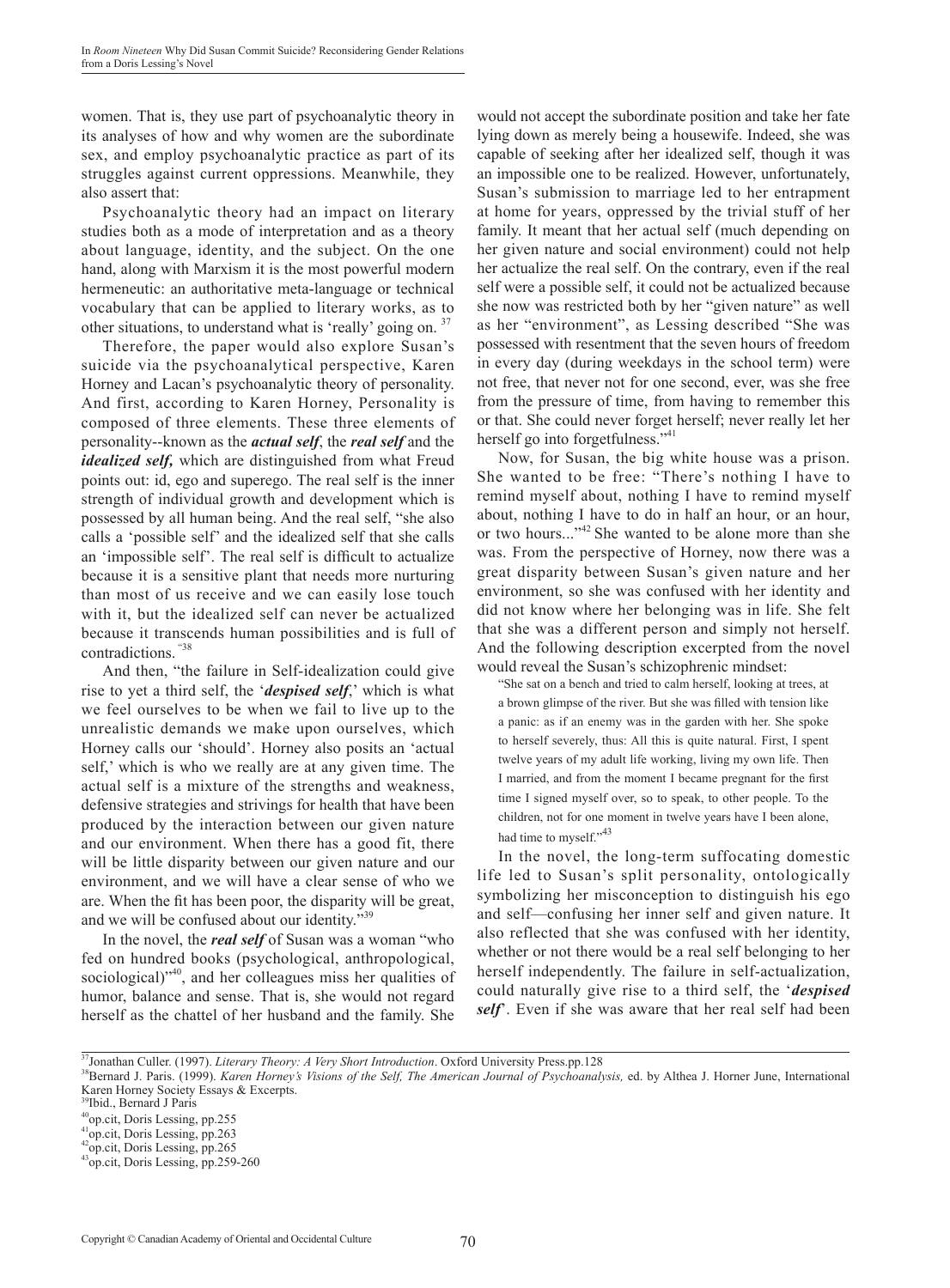imprisoned in the domestic trivialities, her struggle for an independent life would be in vain, because the voluntary renouncement of her economic independence resulted in not only her subordinate position, but also her failure in self-actualization. In her husband's eye, there existed just a despised self. And even worse, the confusion in identity led to her maniac delusion of no safety and pressing hanger for being alone.

That is, in an environment where patriarchy prevailed, she lived a life just like a puppet harnessed by the invisible hand (patriarchy), not knowing who she was. However, unlike many other women who yielded to the social injustice, she had been struggling for freedom over the past decade. Or else, she might whole-heartedly act her role as wife, mother and housewife, enjoying her happiness in organic climax, caretaking and housework. At least it was another kind of self-actualization for women whose social position would be taken as the *secondary sex*, whether they were glad to acknowledge it or not. That is, if a woman acknowledged the social practice, her actual self could overlap with the real self, and even, if she gladly accepted her subordinate fate, the idealized self might be realized to some extent.

 However, she was not the person who'd like to do that, so she psychologically rebelled. Those domestic trivialities brought her no enjoyment but imprisonment. And her disconsolate just arose from the failure of selfactualization for the physical and spiritual freedom. Though the *despised self* had emerged in other eyes, yet she didn't want to despise herself. The contrast between her inner self and social ecology led to her identity confusion. Her body was entrapped in family trivialities but her mind was dislocated and lost in selfindulgence, envisioning a Utopian freedom in social manacle. The situation also strikingly resonated with the idea of "*subject*". It is as what Jonathan Culler says "The question of the subject is 'what am I'?...And to what extent is the 'I' that I am, the 'subject', an agent who makes choices rather than has choices imposed on him or her? The English word subject already encapsulates this key theoretical problem: the subject is an actor or agent, a free subjectivity that does things, as in the 'subject of a sentence". 44

What else, Lacan also theorizes it that the ego originates through the process wherein the infant visually recognizes its reflection in a mirror and responds to it with evident delight. In this archetypal moment the experience of visual self-recognition positively charged for the infant—that is, not trivial; the essential structure of this experience is identification, wherein the assumption of an image has transformative impact on the subject; and this identification, which will be called 'ego', will go on to have primarily selfserving, defensive, and alienating functions."<sup>45</sup>

For Lacan, it is the ego that makes people accept as true that I am myself and the other is other. While compared with Descartes' conclusion in the Meditations, which explains that madness consists in believing oneself to be other than one is ('they think they are kings when they are really quite poor, or that they are clothed in purple when they are really with covering'), Lacan indeed undermines this argument on its own grounds by asserting that it is no more crazy to believe oneself to be a king when one is not than it is to believe oneself to be oneself.<sup>46</sup>

According to Lacan, Susan's spiritual failure to distinguish the "ego" and "other" resulted in psychological conflicts between diverse "self". In the mirror of domestic life, Susan could not find the image of herself with evident delight. That is, she found no visual self-recognition or identification. The transformative impact on Susan's mind was that the identity as a housewife was not her real self, but the *other*, while her real identity should be a happy, carefree, and independent career woman. The disparity between her current situation and ideal made her doubt whether or not it was her real self imprisoned in the boring domestic life. Since the ego didn't accept or acknowledge her current social status, or the image of self in the mirror of domestic life, the self-serving ego would unconsciously be on the defensive by means of spiritually alienating herself from the living environment. Indulgent in the delusion, what it would brought, on one hand, was consolation; on the other, apprehension to reality. The conflicts acted as the determining factor leading to her psychological collapse.

And then, if combined with Karen Horney, we could give a deeper insight into Susan's psychological plight via his three types of basic conflicts: A. *moving toward people*; B *moving against people*; and C *moving away from people*. Susan's problem belonged to the third type. And it was the third type finally leading to Susan's tragedy. The third type needs neurotic detachment. Certainly for Susan, what she need was not some occasional solitude, but long-time tranquility. Indeed, everyone who takes himself and life seriously wants to be alone at times.<sup>47</sup>

Horney's illustration is a good hermeneutic way from psychological pathology. It's understandable that sometimes people need being alone. However, Susan's situation was far from being occasionally alone. Her hanger for being alone to some extent was the symptom of psychological corruption. When "she returned to the family, wife and mother, smiling and responsible, feeling

<sup>&</sup>lt;sup>44</sup> op.cit, Jonathan Culler, pp.109<br><sup>45</sup> Kareen Ror Malone, Stephen R·Friedlander . (2000). *The Subject of Lacan: a Lacanian Reader for Psychologists*. SUNY Press. pp.43<br><sup>46</sup> Lorenzo Chiesa. (2007). *Subjectivity and oth*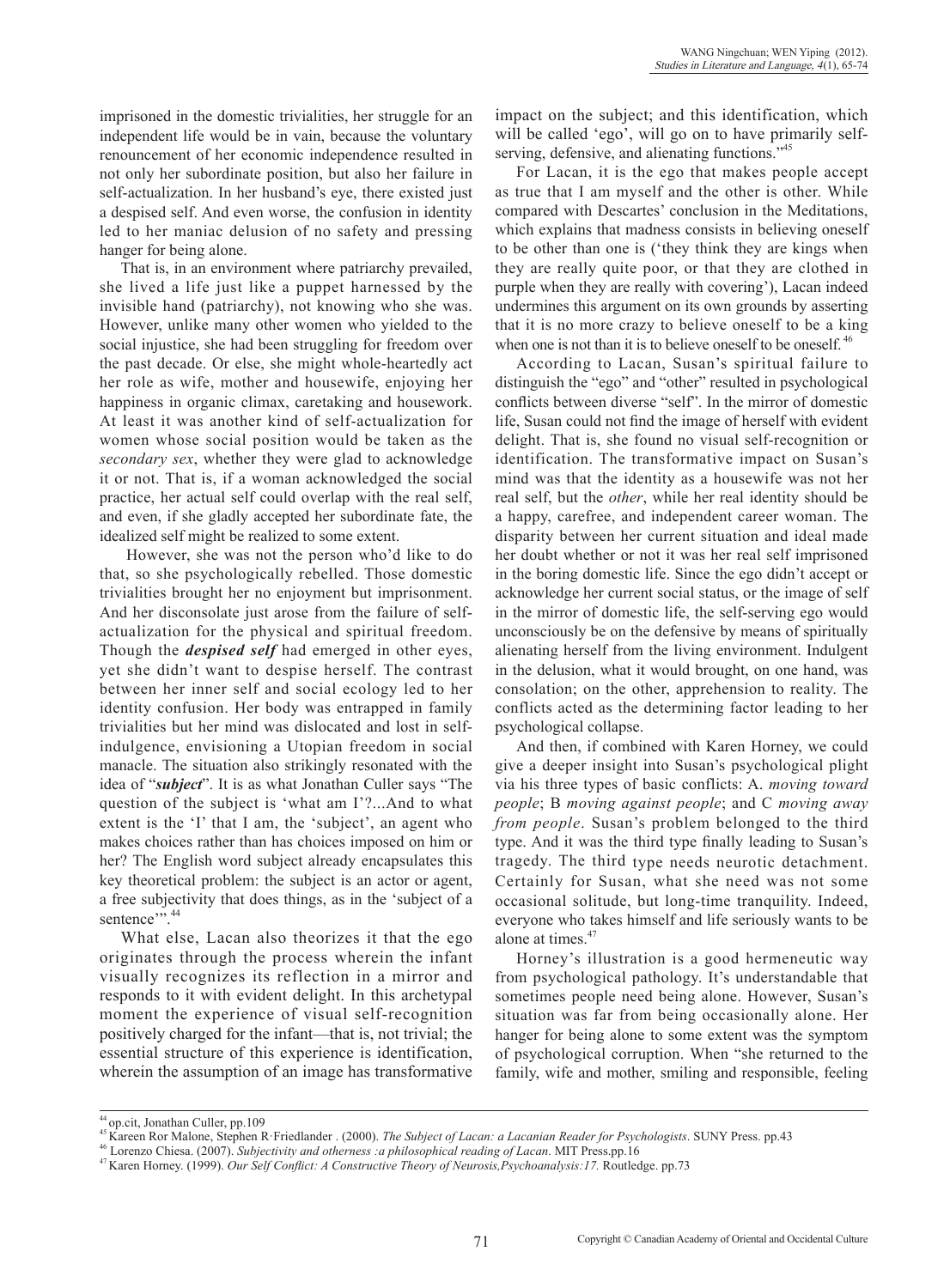as if the pressure of these people—four lively children and her husband—were a painful pressure on the surface of her skin, a hand pressing on her brain....it was like living out a prison sentence"48And Susan also says "I need to be alone more than I am."<sup>49</sup>

The solitude that Susan had been hankering for was also quite different from what Karen Horney referred to, the "*meaningful solitude*". "A desire for meaningful solitude is by no means neurotic; on the contrary most neurotics shrink from their own inner depths, and an incapacity for constructive solitude is itself a sign of neurosis. Only if there is intolerable strain in associating with people and solitude becomes primarily a means of avoiding it is the wish to be alone an indication of neurotic detachment."<sup>50</sup>

For Susan, the domestic trivialities had become the intolerable strain, which for most housewives seemed quite unreasonable to some extent. For the latter, even if at times they might also feel bored and suppressed, at least they would seldom be found in such a severe psychological plight. Why could Susan not get out of the plight? Phenomenologically, it was due to her dissatisfaction with boring domestic life, desiring for an escape but failed, which frustrated her psyche very much. Ontologically, the striking contrast between her and other housewives originated from her unconscious resistance or even refusal to patriarchy, especially the sexist gender role in social relations.

For her, the subordination was not accepted as naturalization and normalization; however, she didn't know how to break loose from the oppression. The last resort to her was to make a spare room at the top of the house "Mother's Room", with a cardboard sign saying on it: PRIVATE! DO NOT DISTURB! The "Mother's Room" was for Susan's privacy." They drew around themselves a kind of magic circle which no one may penetrate... The compulsive character of the need shows up in their reaction of anxiety when the world intrudes on them."51And when this privacy was invaded by the outsider, it symbolize that the last straw on the camel's back was broken. Susan's contradiction between the inner real self and the actual self would lead to her "irritation, restlessness, emptiness<sup>352</sup>And several times when seated in her garden for pursing her solitude, she always felt that there was an enemy waiting to invade her.

Something inside her howled with impatience, with rage...And she was frightened. One day she found herself kneeling by her bed and praying: 'Dear God, keep it away from me, keep him away from me.' She meant the devil, for she now thought of it, not caring if she were irrational, as some sort of demon...She saw the young-looking face which, when she drew closer, had dry lines about mouth and eyes. He was thinnish, meager in build. And he had a reddish complexion, and ginger hair. That was he—a gingery, energetic man, and he wore a reddish hairy jacket, unpleasant to the touch."…"He was looking at her, grinning. In his hand was a long crooked stick, which he had picked off the ground, or broken off the tree above him...using the stick to stir around in the coils of blindworm or a grass snake(or some kind of snakelike creature: it was whitish and unhealthy to look at, unpleasant).<sup>53</sup>

Obviously now, the illusion symbolized that her schizophrenic psyche had been on the verge of corruption. The image of devil might be a metamorphosis of his husband, vice verse, symbolizing the ubiquitous patriarchy, because she had realized that the console from husband was just a hypocritical apology for disguising his pride in male dominance. He betrayed her faith, and she found nothing on which she could rely, but her forbearance suppressed her volcanic irruption outside.

When She "forced her mind to think about Susan (for what else did she want to be alone for?)It skipped off to thoughts of butter or school clothes. Or it thought of Mrs.Parkes. She realized that she sat listening for the movements of the cleaning woman, following here every turn, bend, thought. She followed her in her mind from kitchen to bathroom, from table to oven, and it was as if the duster, the cleaning cloth, the saucepan, were in her own hand..."54Susan feels that such emotions are "utterly ridiculous, that she despised, yet that nevertheless she was feeling so strongly she could not shake them off."<sup>55</sup>

When she began to think of herself and her life, she found it difficult for women shaking off the manacle of domestic labor, that is, the male dominance and female inferiority in labor division. Ontologically, Susan was not an exceptional character fictionalized by Lessing, but a symbol ironically reflecting a paradox in feminist movement—in a world where patriarchy prevails, even if we have won the equity in diverse social discourses, where women are nominally endowed with equal rights in law, politics, economy and culture, etc, but for man, how to get rid of their prejudice ideologically; and for women, how to get rid of the psychological inferiority.

Filled with such ridiculous emotions, Susan was trying to ask for a room in a small quiet hotel of Victoria for a relief and then a room three days a week from ten until six in Fred's Hotel—Room Number 19."What did she do in the room? Why? Nothing at all. From the chair, when

- 
- 

<sup>&</sup>lt;sup>48</sup> op.cit, Doris Lessing, pp.264<br><sup>49</sup> op.cit, Doris Lessing, pp.265<br><sup>50</sup> op.cit, Karen Horney, pp.73<br><sup>51</sup> op.cit, Karen Horney, pp.75<br><sup>52</sup> op.cit, Doris Lessing, pp.260<br><sup>53</sup> op.cit, Doris Lessing, pp.267<br><sup>54</sup> op.cit, Do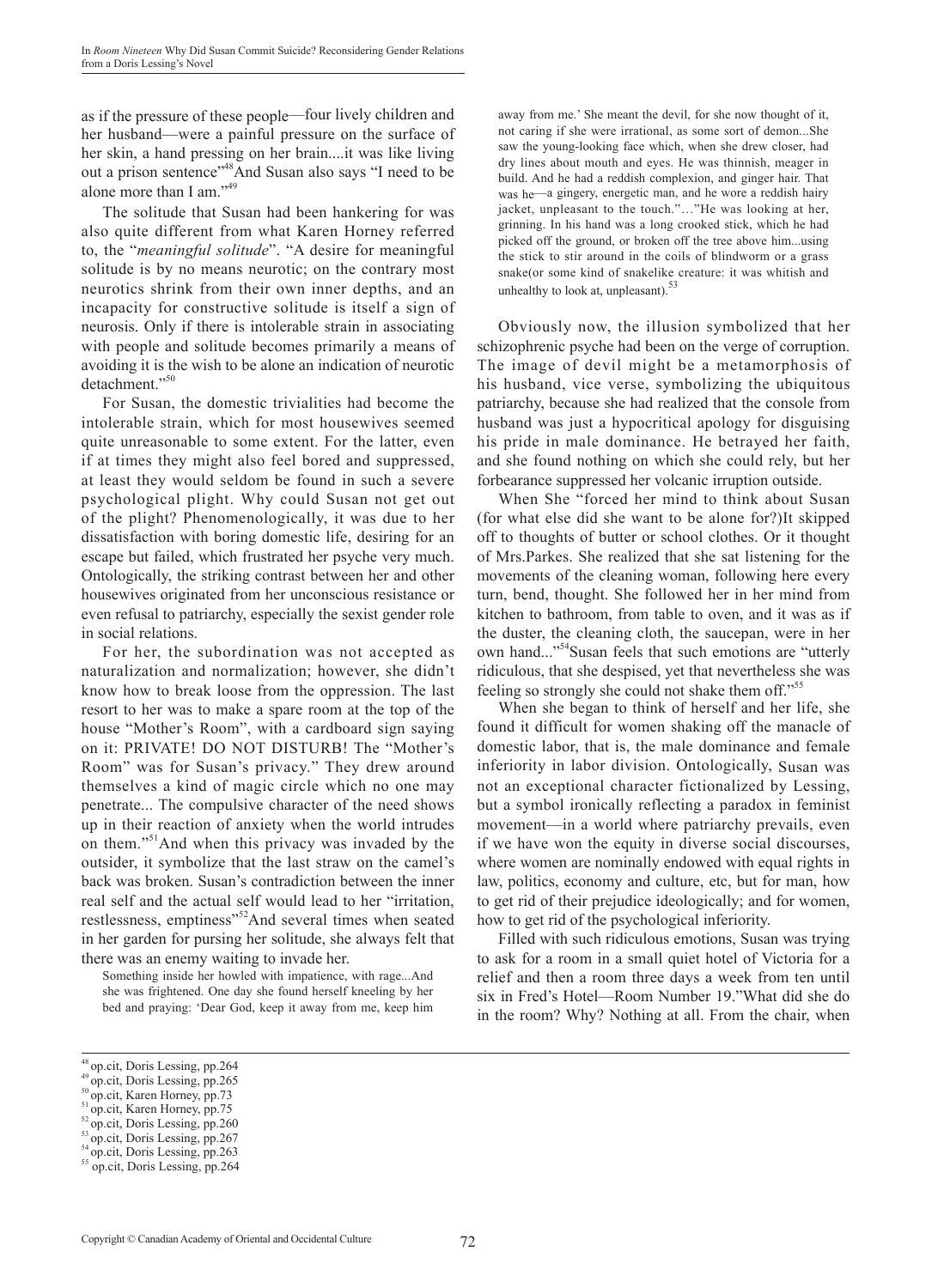it had rested her, she went to the window, stretching her arms, smiling, treasuring her anonymity, to look out. She was no longer ...Susan Rawlings, mother of four, wife of Matthew, employer of Mrs Parkes and Sophie Traub...with these and those relations with friends, schoolteachers, tradesmen."56When Susan's secret solitude is exposed to her husband Matthew, she choose to turn on the gas in Room Number 19,"listening to the faint soft hiss of the gas that poured into the room, into her lungs, into her brain, as she drifted off into the dark river"<sup>57</sup>

Phenomenologically, Susan's suicide suggested her failure in healing the conflict between ego and self, as Jung pointed out "The connection between ego and self is vitally important to psychic health...When the connection is broken, the result is emptiness, despair, meaninglessness and in extreme cases psychosis or suicide."<sup>58</sup>Ontologically, Susan's rebellion against male dominance went in vain. The suppressed emotion finally exploded in her inner self. She died in despair but accomplished her self actualization at the sacrifice of her actual self. She defended her ego by means of death.

## **CONCLUSION**

Base on the discourses of Marxist feminists, such as Heidi Hartmann, they regard patriarchy and capitalism as the root of women's oppression,<sup>59</sup> the heroine Susan' death could be attributive to her unintelligent voluntary relinquish of material independence and failure in emancipating herself from the embarrassing economic subordination.

Ontologically, the novel itself through the heroine's suicidal process, investigated the women issues in a broader sense. It is worth calling a reflection on the ideology of feminism. The tensions between gender relations was reviewed and scrutinized again. Though many feminists, such as Kate Millett, hopefully point out patriarchy should be overthrown so that women can enjoy the same rights that men have through the professionalization of the care of young, the abolishment of the ideology of male supremacy and the traditional socialization.<sup>60</sup>However, in Heidi Hartmann's study of the patriarchy, he also points out that it will be very difficult to eradicate the sexual division of labor and male domination which have been rooted for ages. And if any, "non-rulingclass men are to be free they will have to recognize their co-optation by patriarchal capitalism and relinquish their patriarchal benefits".<sup>61</sup> The heroine's death seemed to be a vivid illustration for the social contradiction.

And then, if Combined with the visions of *self* initiated by Karen Horney and Lacan, nominally the suicide was caused by the psychological conflicts of her inner *self*. At a deeper level, as Karen Horney points out when there is a good fit between the given nature and the environment, one can have a good self-actualization. Susan's suicide reveals how contradictory it is between the environment (social ecology actual self) and her ideological ecology (real self and idealized self). Ontologically, it also reveals the disparity between her given nature and the environment. Meanwhile, the environment imposes on the inner *self*, the given nature, suppressing or even strangling the growth of her real self. And it also helps to explain the tension between feminism and patriarchy--why feminists have been scrambling for getting rid of diverse patriarchal suppressions but failing to subvert.

## **REFERENCES**

- Allardice, Lisa (2007, October 13). I Have an Impressive List. *The Guardian.* Retrieved from http://www.guardian.co.uk/ uk/2007/oct/13/books.nobelprize
- Culler, Jonathan. (1997). *Literary Theory: A Very Short Introduction* (pp.128). Oxford University Press.
- Dubosc, Danielle Haase. (2003). *French Feminism: An Indian Anthology*. New Delhi: Sage Publications Inc.
- Edward F. Edinger (1972). *Ego and Archetype: Individuation and the Religious Function of the Psyche* (pp.43). Putnam for the C. G. Jung Foundation for Analytical Psychology.
- Engels, Friedrich. , Leacock, Eleanor Burke. (1972). The Origin of the Family, Private Property, and the State, in the Light of the Researches of Lewis H. Morgan. *New World Paperbacks*  (p.221), Volume 359, ed.by Eleanor Burke Leacock, International Publishers Co.
- Hartmann, Heidi. (1981). The Unhappy Marriage of Marxism and Feminism: Towards a More Progressive Union ( p.191), in *Education and the State: Politics , Patriarchy and Practice, Politics and Education Series, Volume 2 of Education and the State, Open University set book,* ed. by Roger Dale Taylor and Francis publisher.
- Hartmann, Heidi (1976). Capitalism, Patriarchy, and Job Segregation by Sex. *Signs, 1*(3), 137-169. Retrieved from http://www.jstor.org/stable/3173001
- Jaggar, Alison (1993). Political Philosophies of Women's Liberation. *Philosophy: Contemporary Perspectives on Perennial Issues* (pp.574-562), ed. by E. D. Klemke, A. David Kline, Robert Hollinger. St. Martin's Press.
- Karen Horney (1999). *Our Self Conflict: A Constructive Theory of Neurosis, Psychoanalysis:17*(p.73). Routledge.

<sup>&</sup>lt;sup>56</sup> op.cit, Doris Lessing, pp.278<br><sup>57</sup> op.cit, Doris Lessing, pp.289<br><sup>58</sup> Edward F. Edinger.(1992). *Ego and Archetype: Individuation and the religious function of the Psyche, C.G.Jung Foundation Bks. Shambhala. pp.43<br><sup>58*</sup> *of Occupational Segregation.* The University of Chicago Press. Retrieved from http://www.jstor.org/stable/3173001><br><sup>60</sup> Kate Millett. (2000). *Sexual politics*. University of Illinois Press.<br><sup>61</sup> op.cit, Kate Millett.